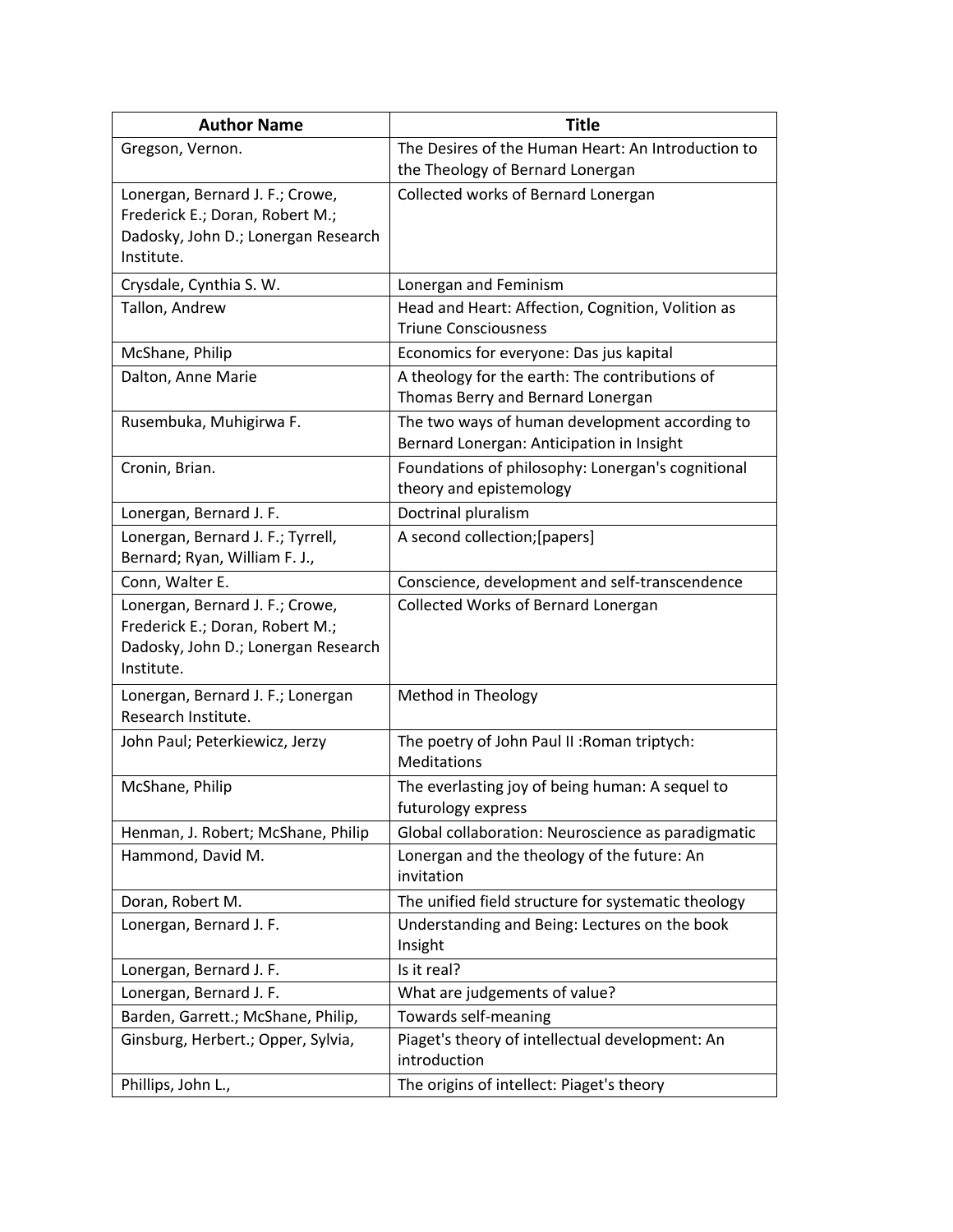| Sadler, William Alan.                                                               | Existence & love: A new approach in existential<br>phenomenology                          |
|-------------------------------------------------------------------------------------|-------------------------------------------------------------------------------------------|
| Whitmont, Edward C.; C.G. Jung<br><b>Foundation for Analytical</b><br>Psychology.   | The symbolic quest, basic concepts of analytical<br>psychology                            |
| Scheler, Max                                                                        | The nature of sympathy                                                                    |
| Novak, Michael.                                                                     | Ascent of the mountain, flight of the dove, an<br>invitation to religious studies         |
| Lonergan, Bernard J. F.                                                             | Doctrinal pluralism                                                                       |
| Becker, Ernest.                                                                     | The structure of evil: An essay on the unification of<br>the science of man               |
| Congar, Yves; Guthrie, Hunter.                                                      | A history of theology                                                                     |
| Malinowski, Bronislaw; Redfield,<br>Robert,                                         | Magic, science and religion; and other essays                                             |
| Sullivan, Harry Stack,                                                              | The interpersonal theory of psychiatry                                                    |
| Buytendijk, F. J. J.                                                                | Woman: A contemporary view                                                                |
| Sorokin, Pitirim Aleksandrovich,                                                    | Modern historical and social philosophies                                                 |
| Maslow, Abraham H.                                                                  | Religions, values, and peak-experiences                                                   |
| Toynbee, Arnold,; Myers, Edward D.;<br>Royal Institute of International<br>Affairs. | A study of history                                                                        |
| Toynbee, Arnold,                                                                    | Acquaintances                                                                             |
| Lonergan, Bernard J. F.,; Burrell,<br>David B.,                                     | Verbum: Word and idea in Aquinas                                                          |
| Lonergan, Bernard J. F.                                                             | Method in theology                                                                        |
| Butterfield, Herbert,                                                               | Christianity and history                                                                  |
| Gargan, Edward T.,                                                                  | The intent of Toynbee's History: A cooperative<br>appraisal                               |
| Weber, Max,                                                                         | The Protestant ethic and the spirit of capitalism                                         |
| Rudin, Josef.                                                                       | Psychotherapy and religion                                                                |
| Sorokin, Pitirim Aleksandrovich,;<br>Sorokin, Pitirim Aleksandrovich,               | The crisis of our age: The social and cultural outlook                                    |
| Jacobs, Jane,                                                                       | The death and life of great American cities                                               |
| Shrady, Maria.                                                                      | Moments of Insight: The emergence of great ideas in<br>the lives of creative men          |
| Lonergan, Bernard J. F.; Crowe,<br>Frederick E.                                     | Collection                                                                                |
| Becker, Ernest.                                                                     | The denial of death                                                                       |
| Smith, Wilfred Cantwell,                                                            | The meaning and end of religion: A new approach to<br>the religious traditions of mankind |
| Lonergan, Bernard J. F.                                                             | Philosophy of God and theology                                                            |
| Tyrrell, Bernard,                                                                   | Bernard Lonergan's philosophy of God                                                      |
| Panikkar, Raimon,                                                                   | The Trinity and the religious experience of man:<br>Icon-person-mystery                   |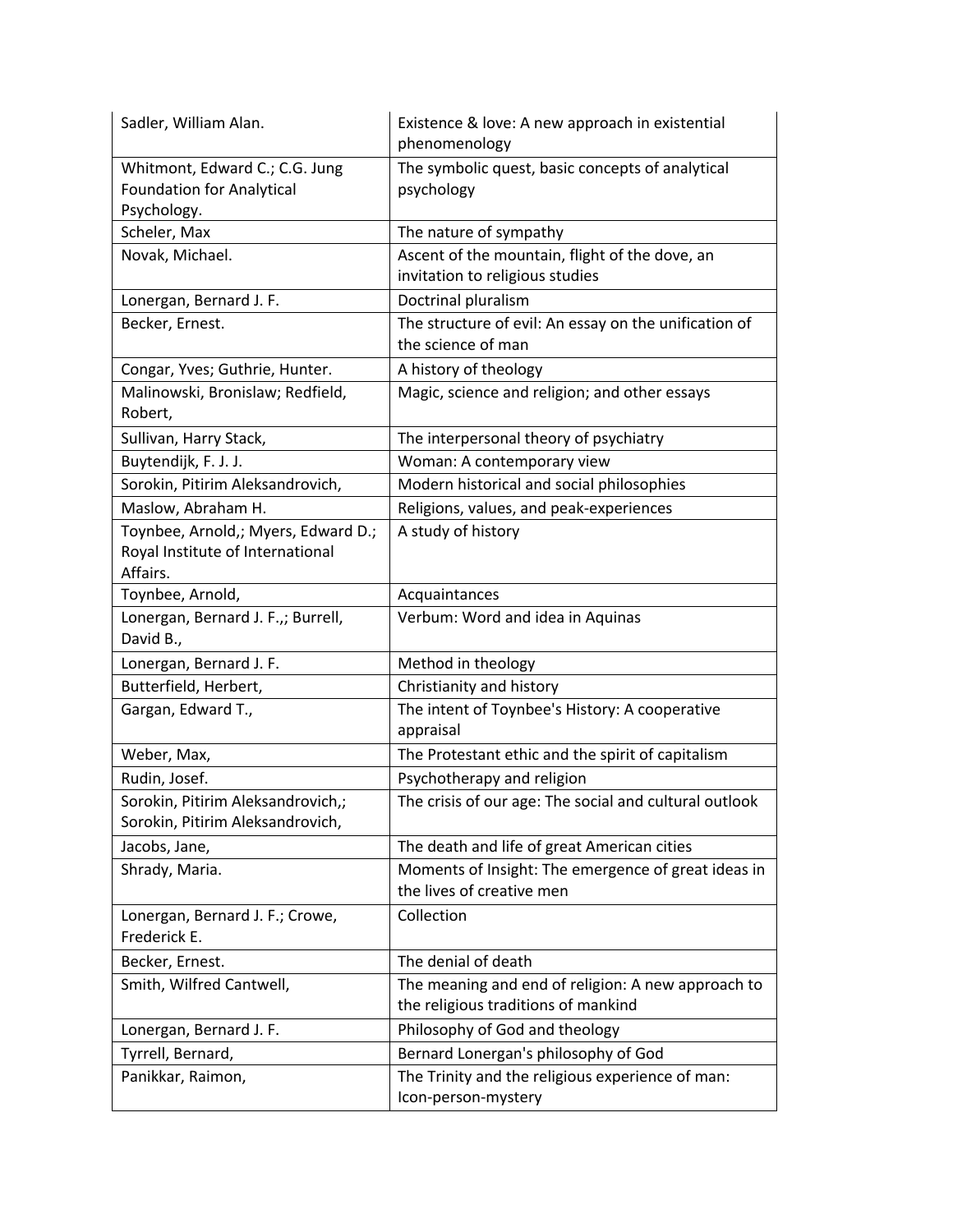| Jacobi, Jolande; Manheim, Ralph    | The psychology of C.G. Jung: An introduction with<br>illustrations                                                                                       |
|------------------------------------|----------------------------------------------------------------------------------------------------------------------------------------------------------|
| Deeken, Alfons                     | Process and permanence in ethics: Max Scheler's<br>moral philosophy                                                                                      |
| Progoff, Ira                       | The symbolic & the real: A new psychological<br>approach to the fuller experience of personal<br>existence                                               |
| Dawson, Christopher                | The dividing of Christendom                                                                                                                              |
| Geffré, Claude                     | A new age in theology                                                                                                                                    |
| Scheler, Max                       | Ressentiment                                                                                                                                             |
| Johnston, William                  | Silent music: The science of meditation                                                                                                                  |
| Tracy, David                       | Blessed rage for order: The new pluralism in<br>theology                                                                                                 |
| Dawson, Christopher                | Religion and world history: A selection from the<br>works of Christopher Dawson                                                                          |
| Aristotle; McKeon, Richard         | The basic works of Aristotle                                                                                                                             |
| James, William                     | The varieties of religious experience: A study in<br>human nature                                                                                        |
| Jacobs, Jane                       | The death and life of great American cities                                                                                                              |
| Berger, Peter L.; Luckmann, Thomas | The social construction of reality: A treatise in the<br>sociology of knowledge                                                                          |
| Ornstein, Robert E.                | The psychology of consciousness                                                                                                                          |
| Lonergan, Bernard J. F.            | The way to Nicea: The dialectical development of<br>trinitarian theology                                                                                 |
| Dawson, Christopher                | Religion and the rise of Western culture                                                                                                                 |
| Meynell, Hugo A.                   | An introduction to the philosophy of Bernard<br>Lonergan                                                                                                 |
| Progoff, Ira                       | Jung, synchronicity, & human destiny: Noncausal<br>dimensions of human experience                                                                        |
| McCool, Gerald A.                  | Catholic theology in the nineteenth century: The<br>quest for a unitary method                                                                           |
| Scheler, Max                       | Man's place in nature                                                                                                                                    |
| Lonergan, Bernard J. F.            | Bernard Lonergan: 3 lectures                                                                                                                             |
| Thompson-Uberuaga, William,        | <b>Christ and Consciousness: Exploring Christ's</b><br>contribution to human consciousness, The origins<br>and development of Christian consciousness    |
| Neumann, Erich                     | Depth psychology and a new ethic                                                                                                                         |
| Toynbee, Arnold,; Tomlin, E. W. F. | Arnold Toynbee, a selection from his works                                                                                                               |
| Lamb, Matthew L.                   | History, method, and theology: A dialectical<br>comparison of Wilhelm Dilthey's critique of historical<br>reason and Bernard Lonergan's meta-methodology |
| Conn, Walter E.                    | Conversion, perspectives on personal and social<br>transformation                                                                                        |
| Lonergan, Bernard J. F.            | Insight: A study of human understanding                                                                                                                  |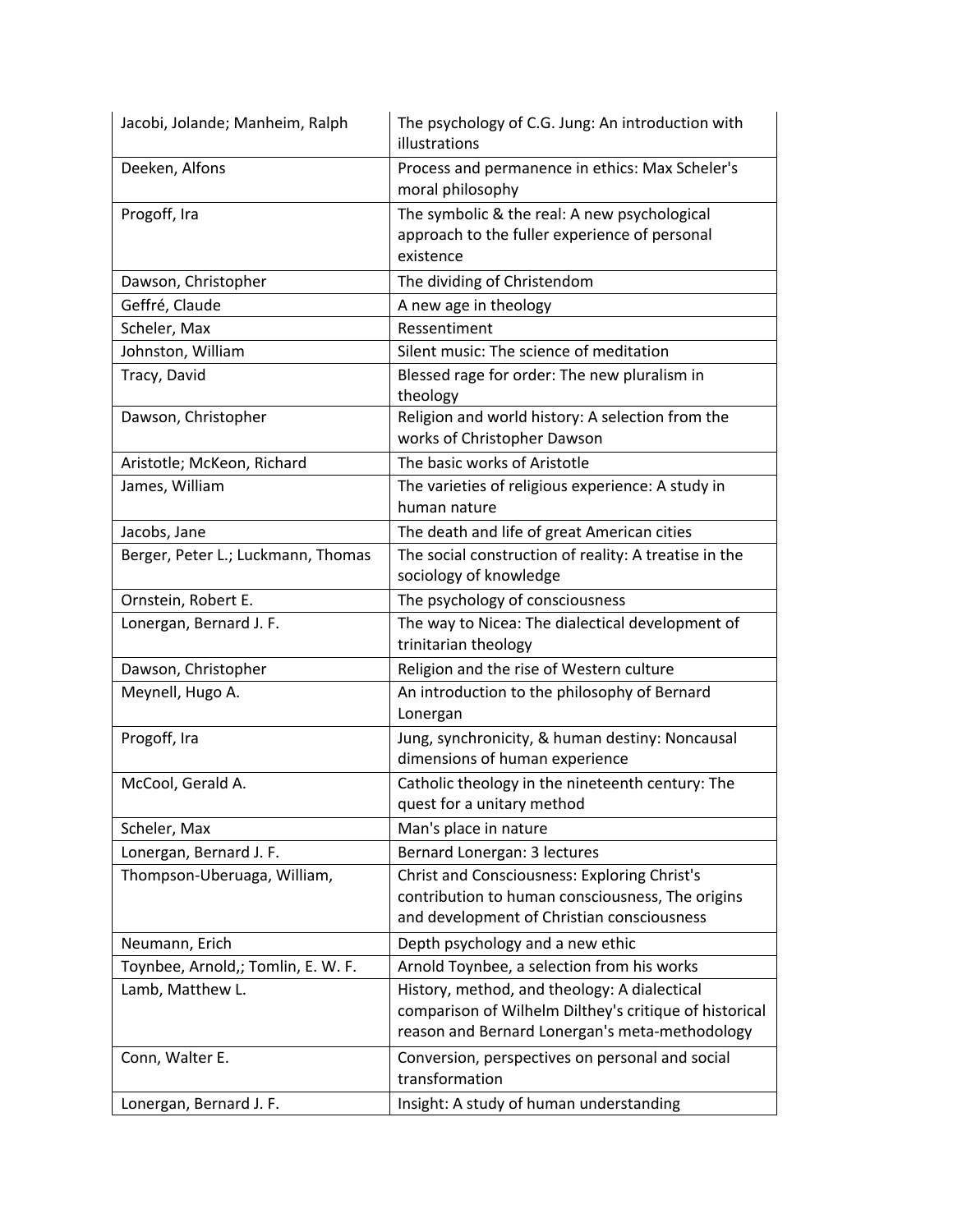| Crowe, Frederick E.                               | Theology of the Christian word: A study in history                                               |
|---------------------------------------------------|--------------------------------------------------------------------------------------------------|
| Sanford, John A.                                  | The invisible partners: How the male and female in                                               |
|                                                   | each of us affects our relationships                                                             |
| Gay, Peter                                        | The Enlightenment: An interpretation; the science of                                             |
|                                                   | freedom                                                                                          |
| Rahner, Karl,                                     | The dynamic element in the church                                                                |
| O'Callaghan, Michael C.                           | Unity in theology: Lonergan's framework for                                                      |
|                                                   | theology in its new context                                                                      |
| Nisbet, Robert A.                                 | The quest for community                                                                          |
| Lonergan, Bernard J. F.; Crowe,                   | Spirit as inquiry: Studies in honor of Bernard                                                   |
| Frederick E.                                      | Lonergan, S.J.                                                                                   |
| Tracy, David.                                     | The analogical imagination: Christian theology and<br>the culture of pluralism                   |
| Caraman, Philip                                   | University of the nations: The story of the Gregorian                                            |
|                                                   | University with its associated institutes, the Biblical                                          |
|                                                   | and Oriental, 1551-1962                                                                          |
| Lonergan, Bernard J. F.; Morelli,                 | Understanding and being: An introduction and                                                     |
| Elizabeth A.; Morelli, Mark D.                    | companion to Insight, the Halifax lectures                                                       |
| Doran, Robert M.                                  | Psychic conversion and theological foundations:                                                  |
|                                                   | Toward a reorientation of the human sciences                                                     |
| Haughton, Rosemary                                | The passionate God                                                                               |
| Lamb, Matthew L.                                  | Solidarity with victims: Toward a theology of social<br>transformation                           |
| Kiely, Bartholomew M.                             | Psychology and moral theology: Lines of                                                          |
|                                                   | convergence                                                                                      |
| Tekippe, Terry J.; Lonergan, Bernard              | Papal infallibility: An application of Lonergan's                                                |
| J. F.                                             | theological method                                                                               |
| Johnston, William                                 | The inner eye of love: Mysticism and religion                                                    |
| Otto, Rudolf                                      | The idea of the Holy: An inquiry into the non-rational                                           |
|                                                   | factor in the idea of the divine and its relation to the                                         |
|                                                   | rational                                                                                         |
| Voegelin, Eric                                    | The new science of politics: An introduction                                                     |
| Frankfort, Henri; Groenewegen-                    | Before philosophy: The intellectual adventure of                                                 |
| Frankfort, H. A.; Wilson, John A.;                | ancient man, an essay on speculative thought in the                                              |
| Jacobsen, Thorkild                                | ancient Near East                                                                                |
| Lonergan, Bernard J. F.; Lambert,                 | Caring about meaning: Patterns in the life of Bernard                                            |
| Pierrot; Tansey, Charlotte; Going,<br>Cathleen M. | Lonergan                                                                                         |
|                                                   |                                                                                                  |
| Shea, William M.,                                 | The Naturalists and the Supernatural: Studies in                                                 |
|                                                   | horizon and an American philosophy of religion /                                                 |
| Lawrence, Fred                                    | The Beginning and the beyond: Papers from the<br>Gadamer and Voegelin conferences: Supplementary |
|                                                   | issue of Lonergan workshop, volume 4                                                             |
|                                                   | Why doctrines?                                                                                   |
| Hefling, Charles                                  |                                                                                                  |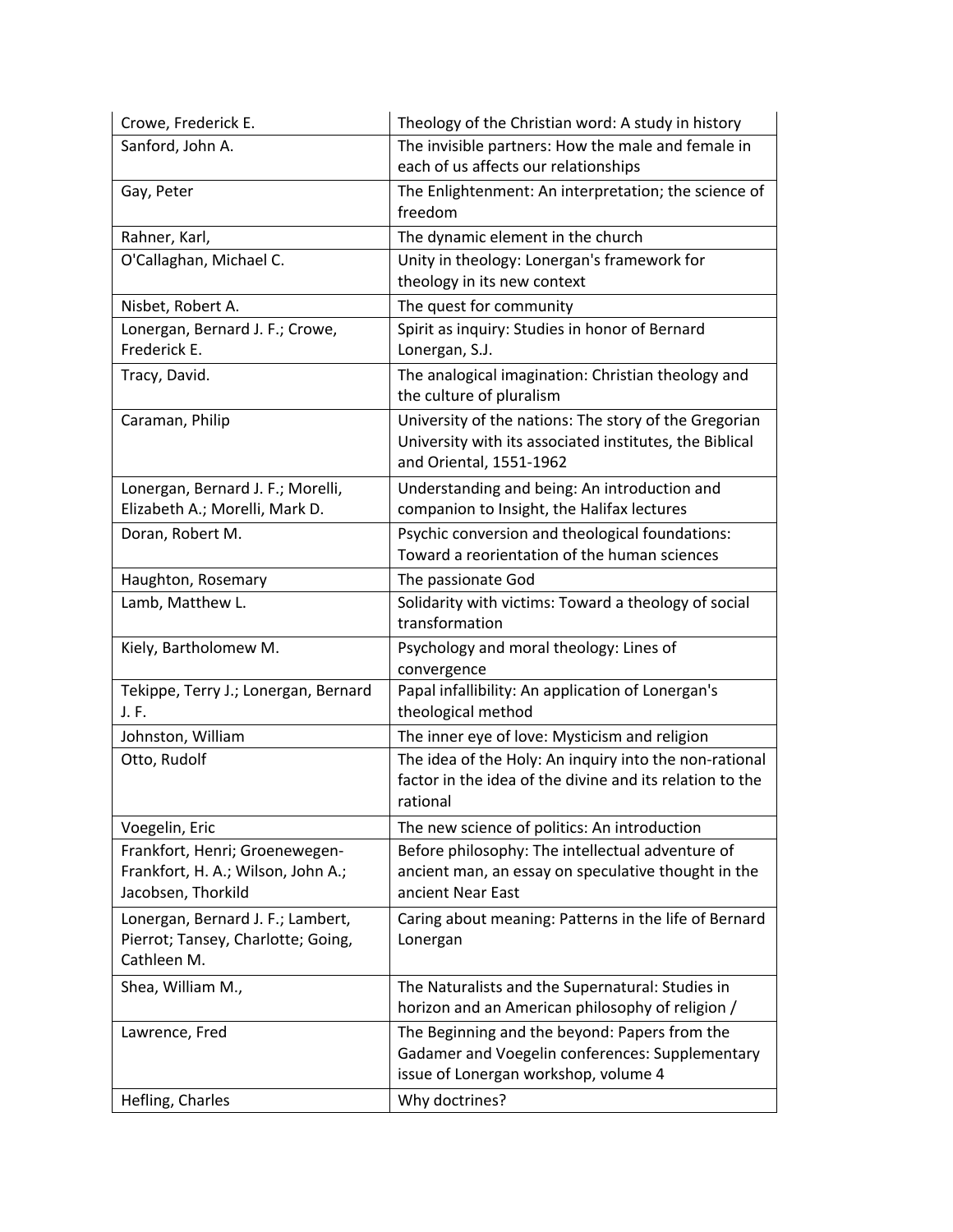| Lonergan, Bernard J. F.; Crowe,<br>Frederick E.                                                                                   | A third collection: Papers by Bernard J.F. Lonergan,<br>S.J.                                                                            |
|-----------------------------------------------------------------------------------------------------------------------------------|-----------------------------------------------------------------------------------------------------------------------------------------|
| Barrow, John D.; Tipler, Frank J.                                                                                                 | The anthropic cosmological principle                                                                                                    |
| Dunne, Tad                                                                                                                        | Lonergan and spirituality: Towards a spiritual<br>integration                                                                           |
| Burrell, David B.                                                                                                                 | Knowing the unknowable God: Ibn-Sina,<br>Maimonides, Aquinas                                                                            |
| Meynell, Hugo A.                                                                                                                  | The theology of Bernard Lonergan                                                                                                        |
| Meyer, Ben F.                                                                                                                     | The early Christians: Their world mission and self-<br>discovery                                                                        |
| Rieff, Philip                                                                                                                     | The triumph of the therapeutic: Uses of faith after<br>Freud; with a new preface                                                        |
| Lonergan, Bernard J. F.; Fallon,<br>Timothy P.; Riley, Philip Boo;<br>International Lonergan Symposium<br>on Religion and Culture | Religion and culture: Essays in honor of Bernard<br>Lonergan, S.J.                                                                      |
| Lonergan, Bernard J. F.                                                                                                           | A second collection: [papers]                                                                                                           |
| Brome, Vincent                                                                                                                    | Jung                                                                                                                                    |
| Ayer, A. J.                                                                                                                       | The Revolution in philosophy                                                                                                            |
| Braio, Frank Paul                                                                                                                 | Lonergan's retrieval of the notion of human being:<br>Clarifications of and reflections on the argument of<br>Insight, chapters I-XVIII |
| Crowe, Frederick E.; Vertin, Michael                                                                                              | Appropriating the Lonergan idea                                                                                                         |
| Miller, Jerome A.                                                                                                                 | The way of suffering: A geography of crisis                                                                                             |
| Gregson, Vernon                                                                                                                   | The Desires of the human heart: An introduction to<br>the theology of Bernard Lonergan                                                  |
| Snell, Bruno                                                                                                                      | The discovery of the mind: The Greek origins of<br>European thought                                                                     |
| McNeill, William Hardy                                                                                                            | Arnold J. Toynbee, a life                                                                                                               |
| Lonergan Hermeneutics Conference;<br>McEvenue, Sean E.; Meyer, Ben F.                                                             | Lonergan's hermeneutics: Its development and<br>application                                                                             |
| Meyer, Ben F.                                                                                                                     | <b>Critical Realism and the New Testament</b>                                                                                           |
| Marsh, James L.                                                                                                                   | Post-Cartesian meditations: An essay in dialectical<br>phenomenology                                                                    |
| McCarthy, Michael H.,                                                                                                             | The crisis of philosophy                                                                                                                |
| Jane Jacobs Conference; Lawrence,<br>Frederick G.                                                                                 | Ethics in making a living : the Jane Jacobs Conference                                                                                  |
| Hazard, Paul                                                                                                                      | The European mind, 1680-1715                                                                                                            |
| Burrell, David B.; McGinn, Bernard;<br>Ecumenical Symposium in<br>Comparative Religious Thought                                   | God and Creation: An Ecumenical Symposium                                                                                               |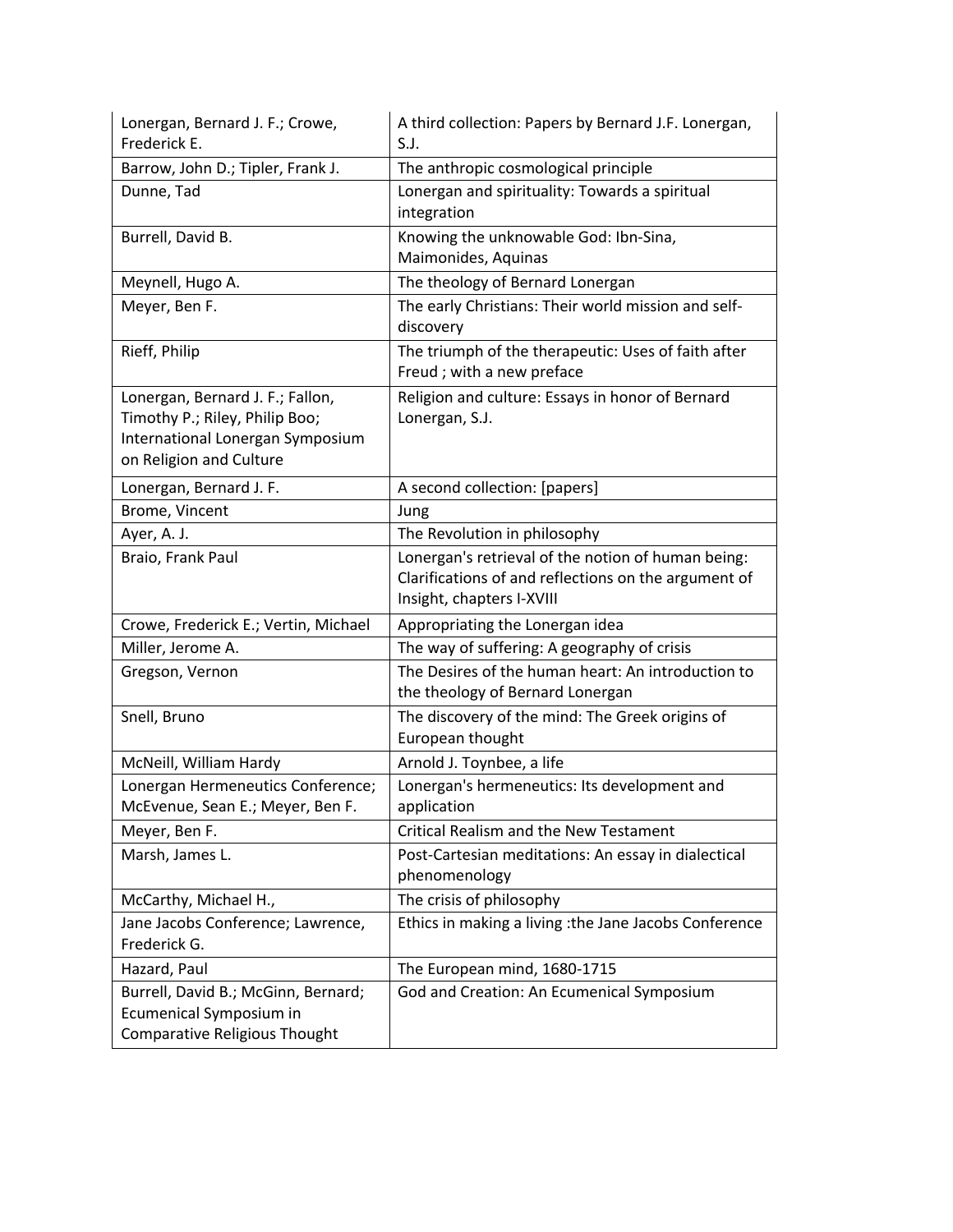| Lonergan, Bernard J. F.; Crowe,<br>Frederick E.; Doran, Robert M.;<br>Dadosky, John D.; Lonergan Research<br>Institute. | Collected Works of Bernard Lonergan.                                                                                |
|-------------------------------------------------------------------------------------------------------------------------|---------------------------------------------------------------------------------------------------------------------|
| McCool, Gerald A.                                                                                                       | From Unity to Pluralism: The internal evolution of<br>Thomism                                                       |
| Clark, S. H.                                                                                                            | Paul Ricoeur                                                                                                        |
| Boly, Craig S.                                                                                                          | The road to Lonergan's method in theology: The<br>ordering of theological ideas                                     |
| Meynell, Hugo A.                                                                                                        | An introduction to the philosophy of Bernard<br>Lonergan                                                            |
| Granfield, David.                                                                                                       | Heightened consciousness: The mystical differences                                                                  |
| Miller, Jerome A.                                                                                                       | In the throe of wonder: Intimations of the sacred in a<br>post-modern world                                         |
| Tekippe, Terry J.                                                                                                       | Theology: Love's question                                                                                           |
| Drilling, Peter                                                                                                         | Trinity and ministry                                                                                                |
| Doran, Robert M.                                                                                                        | Theology and the dialectics of history                                                                              |
| Shute, Michael                                                                                                          | The origins of Lonergan's notion of the dialectic of<br>history: A study of Lonergan's early writings on<br>history |
| Guarino, Thomas G.                                                                                                      | Revelation and truth: Unity and plurality in<br>contemporary theology                                               |
| Australian Lonergan Workshop;<br>Danaher, William J.                                                                    | Australian Lonergan Workshop                                                                                        |
| Crowe, Frederick E.                                                                                                     | Lonergan                                                                                                            |
| Tekippe, Terry J.                                                                                                       | Lonergan and Thomas on the will: An essay in<br>interpretation                                                      |
| Farrell, Thomas J.; Soukup, Paul A.                                                                                     | Communication and Lonergan: Common ground for<br>forging the New Age                                                |
| Marsh, James L.                                                                                                         | Critique, action, and liberation                                                                                    |
| Blackburn, Simon                                                                                                        | The Oxford dictionary of philosophy                                                                                 |
| Stebbins, J. Michael                                                                                                    | The divine initiative: Grace, world-order, and human<br>freedom in the early writings of Bernard Lonergan           |
| Meyer, Ben F.                                                                                                           | Reality and illusion in New Testament scholarship: A<br>primer in critical realist hermeneutics                     |
| Creamer, David G.                                                                                                       | Guides for the Journey: John Macmurray, Bernard<br>Lonergan, James Fowler                                           |
| Crysdale, Cynthia S. W.                                                                                                 | Lonergan and Feminism                                                                                               |
| Jaspers, Karl                                                                                                           | Origin and goal of history                                                                                          |
| Tekippe, Terry J.                                                                                                       | What is Lonergan up to in Insight?: A primer                                                                        |
| Doorley, Mark J.                                                                                                        | The place of the heart in Lonergan's ethics: The role                                                               |
|                                                                                                                         | of feelings in the ethical intentionality analysis of<br>Bernard Lonergan<br>Scientific and primordial knowing      |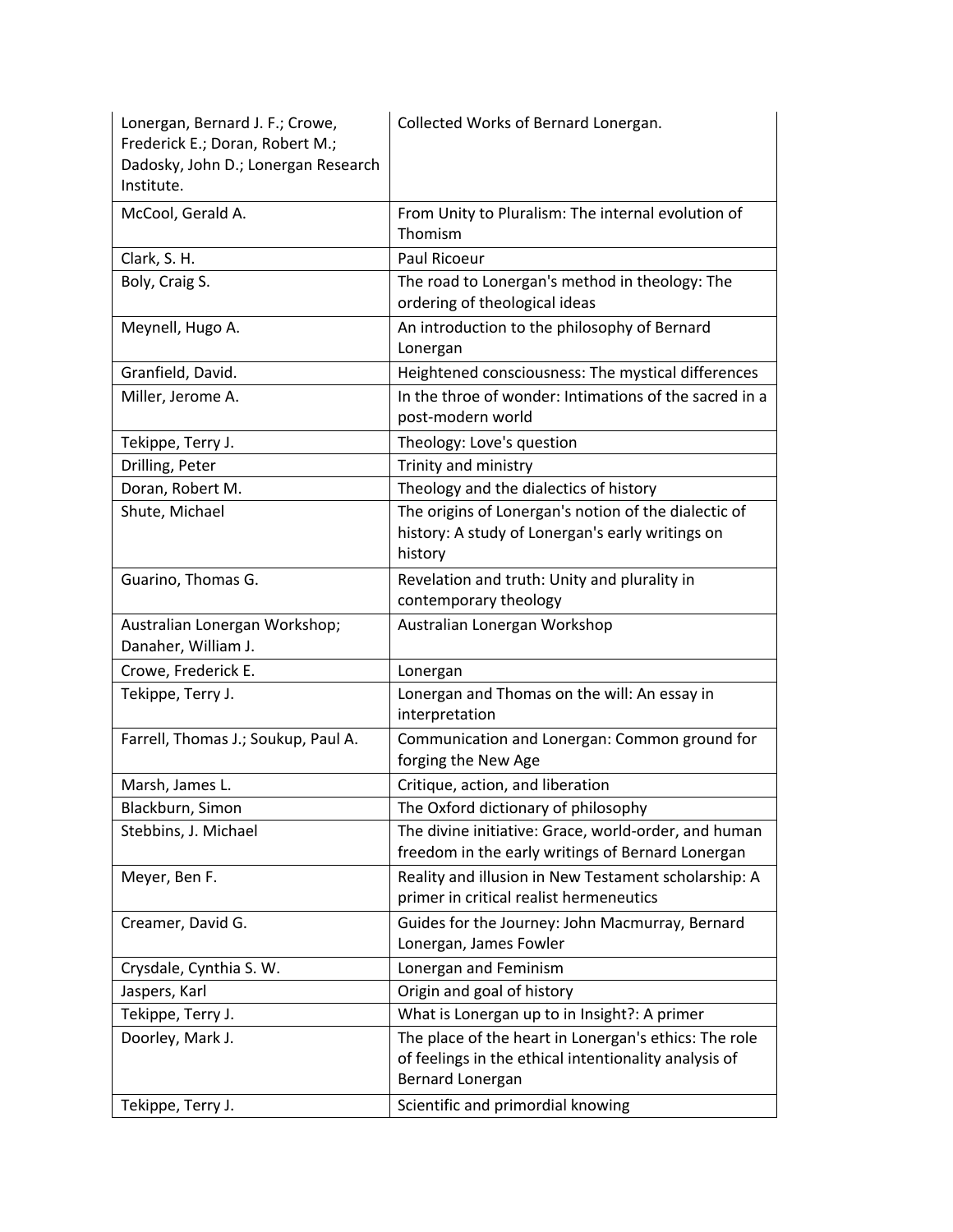| Loewe, William P.                                                                                  | The college student's introduction to Christology                                                                                 |
|----------------------------------------------------------------------------------------------------|-----------------------------------------------------------------------------------------------------------------------------------|
| Flanagan, Joseph,                                                                                  | Quest for self-knowledge: An essay in Lonergan's<br>philosophy                                                                    |
| Komonchak, Joseph A.; Lawrence,<br>Fred                                                            | Foundations in ecclesiology                                                                                                       |
| Lonergan, Bernard J. F.; Ryan,<br>William F. J.; Tyrrell, Bernard;<br>Lonergan Research Institute. | A Second Collection: Papers                                                                                                       |
| Lonergan, Bernard J. F.; Morelli,<br>Mark D.; Morelli, Elizabeth A.                                | The Lonergan Reader                                                                                                               |
| Moore, Sebastian; Loewe, William P.;<br>Gregson, Vernon.                                           | Jesus crucified and risen: Essays in spirituality and<br>theology in honor of Dom Sebastian Moore                                 |
| Brown, Warren S.; Murphy, Nancey<br>C.; Malony, H. Newton                                          | Whatever happened to the soul?: Scientific and<br>theological portraits of human nature                                           |
| Conn, Walter E.                                                                                    | The desiring self: Rooting pastoral counseling and<br>spiritual direction in self-transcendence                                   |
| McShane, Philip                                                                                    | A brief history of tongue: From big bang to coloured<br>wholes                                                                    |
| Melchin, Kenneth R.                                                                                | Living with other people: An introduction to Christian<br>ethics based on Bernard Lonergan                                        |
| McShane, Philip                                                                                    | Economics for everyone: Das jus kapital                                                                                           |
| Dalton, Anne Marie,                                                                                | A theology for the Earth: The contributions of<br>Thomas Berry and Bernard Lonergan                                               |
| Jacobs, Jane                                                                                       | The nature of economies                                                                                                           |
| Jonsson, Ulf                                                                                       | Foundations for knowing God: Bernard Lonergan's<br>foundations for knowledge of God and the challenge<br>from antifoundationalism |
| Richards, Janet Radcliffe                                                                          | Human nature after Darwin: A philosophical<br>introduction                                                                        |
| Coelho, Ivo                                                                                        | Hermeneutics and method: The 'universal viewpoint'<br>in Bernard Lonergan                                                         |
| Meynell, Hugo A.                                                                                   | Redirecting philosophy: Reflections of the nature of<br>knowledge from Plato to Lonergan                                          |
| Crowe, Frederick E.                                                                                | Three Thomist studies                                                                                                             |
| Ogilvie, Matthew C.                                                                                | Faith seeking understanding: The functional<br>specialty, "systematics", in Bernard Lonergan's<br>Method in theology              |
| Joseph, H. W. B.                                                                                   | An introduction to Logic                                                                                                          |
| Landy, Thomas M.                                                                                   | As leaven in the world: Catholic perspectives on<br>faith, vocation, and the intellectual life                                    |
| Roy, Louis                                                                                         | Transcendent experiences: Phenomenology and<br>critique                                                                           |
| Roberts, Richard H.                                                                                | Religion, theology, and the human sciences                                                                                        |
| McPartland, Thomas J.                                                                              | Lonergan and the philosophy of historical existence                                                                               |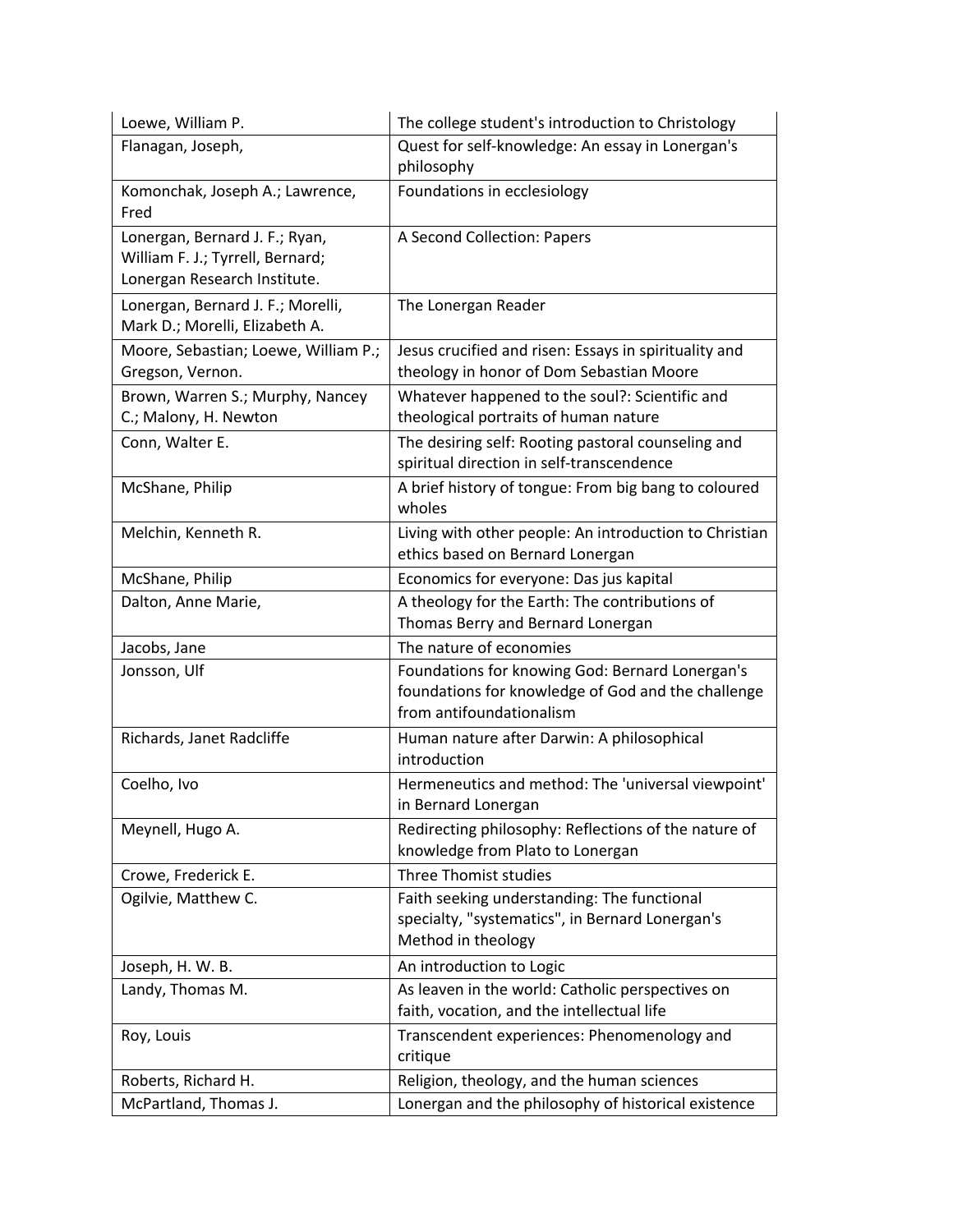| Sauer, James B.; Jamieson, Christine;<br>Monette, Peter L. | A commentary on Lonergan's Method in Theology                                                                       |
|------------------------------------------------------------|---------------------------------------------------------------------------------------------------------------------|
| Kanaris, Jim                                               | Bernard Lonergan's philosophy of religion: From<br>philosophy of God to philosophy of religious studies             |
| Dawson, Christopher; Mulloy, John J.                       | Dynamics of world history                                                                                           |
| Drees, Willem B.                                           | Is nature ever evil?: Religion, science, and value                                                                  |
| Hughes, Glenn                                              | Transcendence and history : the search for ultimacy<br>from ancient societies to postmodernity                      |
| Tekippe, Terry J.                                          | Bernard Lonergan: An introductory guide to Insight                                                                  |
| Donnelly, Samuel J. M.                                     | A personalist jurisprudence, the next step: A person-<br>centered philosophy of law for the twenty-first<br>century |
| Tekippe, Terry J.                                          | Bernard Lonergan's Insight: A comprehensive<br>commentary                                                           |
| Saracino, Michele                                          | On being human: A conversation with Lonergan and<br>Levinas                                                         |
| Byrne, Patrick H.                                          | The dialogue between science and religion : what we<br>have learned from one another                                |
| Kanaris, Jim; Doorley, Mark J.                             | In deference to the other: Lonergan and<br>contemporary continental thought                                         |
| Gregson, Vernon                                            | Desires of the human heart: An introduction to the<br>theology of Bernard Lonergan                                  |
| Crowe, Frederick E.; Vertin, Michael                       | Developing the Lonergan legacy: Historical,<br>theoretical, and existential themes                                  |
| Hoyt-O'Connor, Paul                                        | Bernard Lonergan's macroeconomic dynamics                                                                           |
| Sullivan, William F.                                       | Eye of the heart: Knowing the human good in the<br>euthanasia debate                                                |
| Winter, Gibson                                             | Love and conflict: New patterns in family life                                                                      |
| Guarino, Thomas G.                                         | Foundations of systematic theology                                                                                  |
| Crowe, Frederick E.                                        | Christ and history: The Christology of Bernard<br>Lonergan from 1935 to 1982                                        |
| Fitzpatrick, Joseph.                                       | Philosophical encounters: Lonergan and the<br>analytical tradition                                                  |
| Doran, Robert M.                                           | What is systematic theology?                                                                                        |
| Mathews, William A.                                        | Lonergan's quest: A study of desire in the authoring<br>of Insight /                                                |
| Tortorelli, Kevin                                          | Christology with Lonergan and Balthasar                                                                             |
| Drilling, Peter                                            | Premodern Faith in a Postmodern Culture: A<br>contemporary theology of the Trinity                                  |
| McNamara, Patrick                                          | Where God and science meet: How brain and<br>evolutionary studies alter our understanding of<br>religion            |
| O'Leary, Don                                               | Roman Catholicism and modern science: A history                                                                     |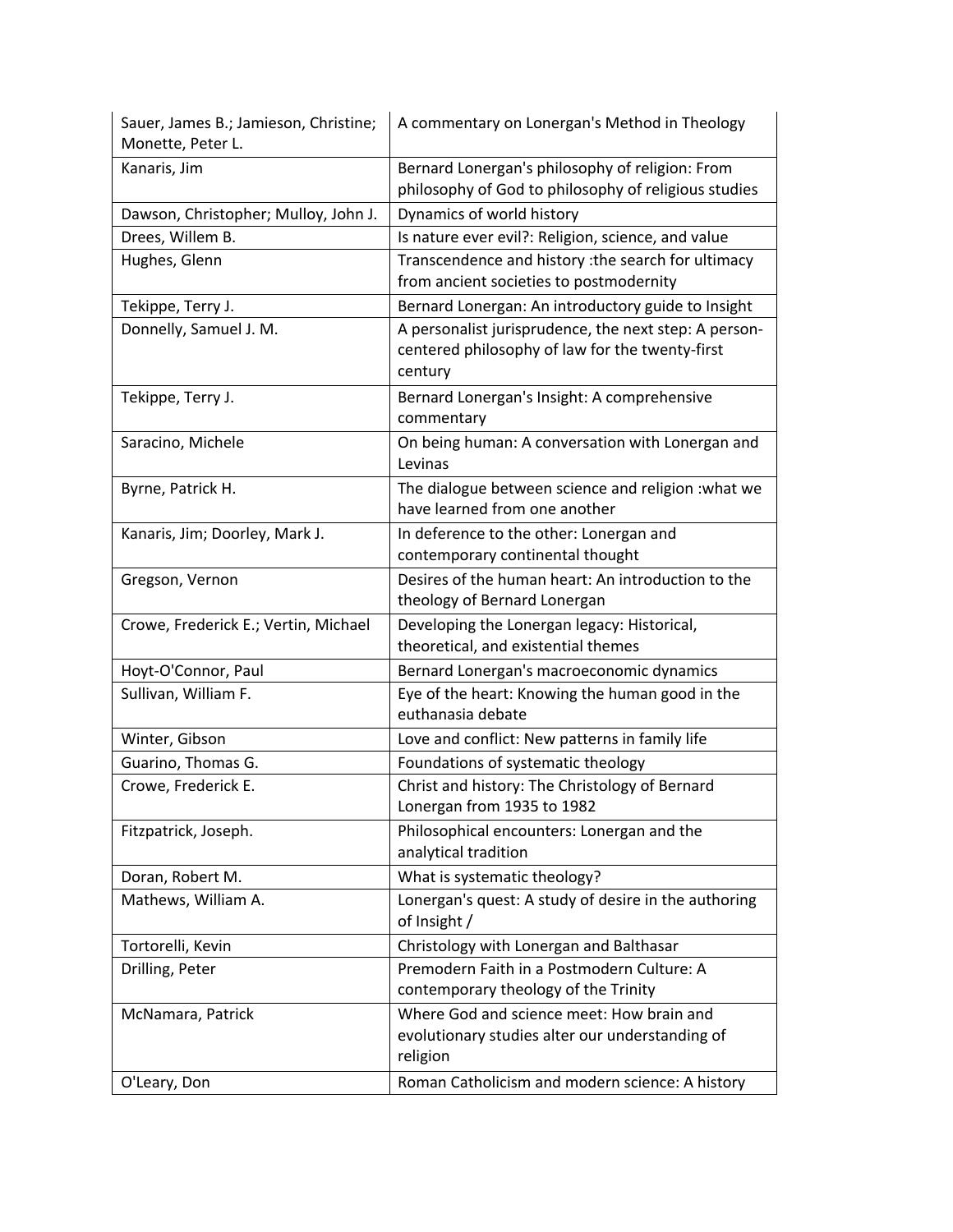| Benton, John; McShane, Philip;<br>Drage, Alessandra                       | Introducing critical thinking                                                                                                  |
|---------------------------------------------------------------------------|--------------------------------------------------------------------------------------------------------------------------------|
| Raymaker, John                                                            | Empowering philosophy and science with the art of<br>love: Lonergan and Deleuze in the light of Buddhist-<br>Christian ethics. |
| Cronin, Brian                                                             | Value Ethics: A Lonergan perspective                                                                                           |
| Snell, R. J.                                                              | Through a glass darkly: Bernard Lonergan & Richard<br>Rorty on knowing without a God's-eye view                                |
| Cronin, Brian                                                             | Foundations of philosophy: Lonergan's cognitional<br>theory and epistemology                                                   |
| Vertin, Michael; Liptay, John J.;<br>Liptay, David S                      | The importance of insight: Essays in honour of<br><b>Michael Vertin</b>                                                        |
| Liddy, Richard M.                                                         | Startling strangeness: Reading Lonergan's Insight                                                                              |
| Moon, Jennifer A.                                                         | Critical thinking: An exploration of theory and<br>practice                                                                    |
| Taylor, Charles                                                           | A secular age                                                                                                                  |
| Lonergan, Bernard J. F.; Crowe,<br>Frederick E.                           | Collection: Papers by Bernard Lonergan                                                                                         |
| Bosco, Mark; Stagaman, David J.                                           | Finding God in all things: Celebrating Bernard<br>Lonergan, John Courtney Murray, and Karl Rahner                              |
| Kirby, Donald J.                                                          | Compass for uncharted lives: A model for values<br>education                                                                   |
| Corcoran, Patrick                                                         | Looking at Lonergans method                                                                                                    |
| Braman, Brian J.                                                          | Meaning and authenticity: Bernard Lonergan and<br>Charles Taylor on the drama of authentic human<br>existence                  |
| De Neeve, Eileen; O'Brien, Thomas;<br>More Institute for Adult Education. | Decoding the economy: Understanding change with<br>Bernard Lonergan                                                            |
| Melchin, Kenneth R.; Picard, Cheryl<br>Ann                                | Transforming conflict through insight                                                                                          |
| Spaccapelo, N.; Clemenzia, A.;<br>Sinibaldi, L.                           | Questionnaire on philosophy                                                                                                    |
| Murray, Michael J.; Schloss, Jeffrey                                      | The believing primate: Scientific, philosophical, and<br>theological reflections on the origin of religion                     |
| Walmsley, Gerard                                                          | Lonergan on philosophic pluralism: The<br>polymorphism of consciousness as the key to<br>philosophy                            |
| Ranieri, John J.                                                          | Disturbing revelation: Leo Strauss, Eric Voegelin, and<br>the Bible                                                            |
| Liddy, Richard M.; Boston College                                         | <b>Startling strangeness: A Memoir</b>                                                                                         |
| Wildman, Wesley J.                                                        | Science and Religious Anthropology: A Spiritually<br>Evocative Naturalist Interpretation of Human Life                         |
| Dadosky, John D.; Doran, Robert M.                                        | Meaning and history in systematic theology :essays<br>in honor of Robert M. Doran, SJ                                          |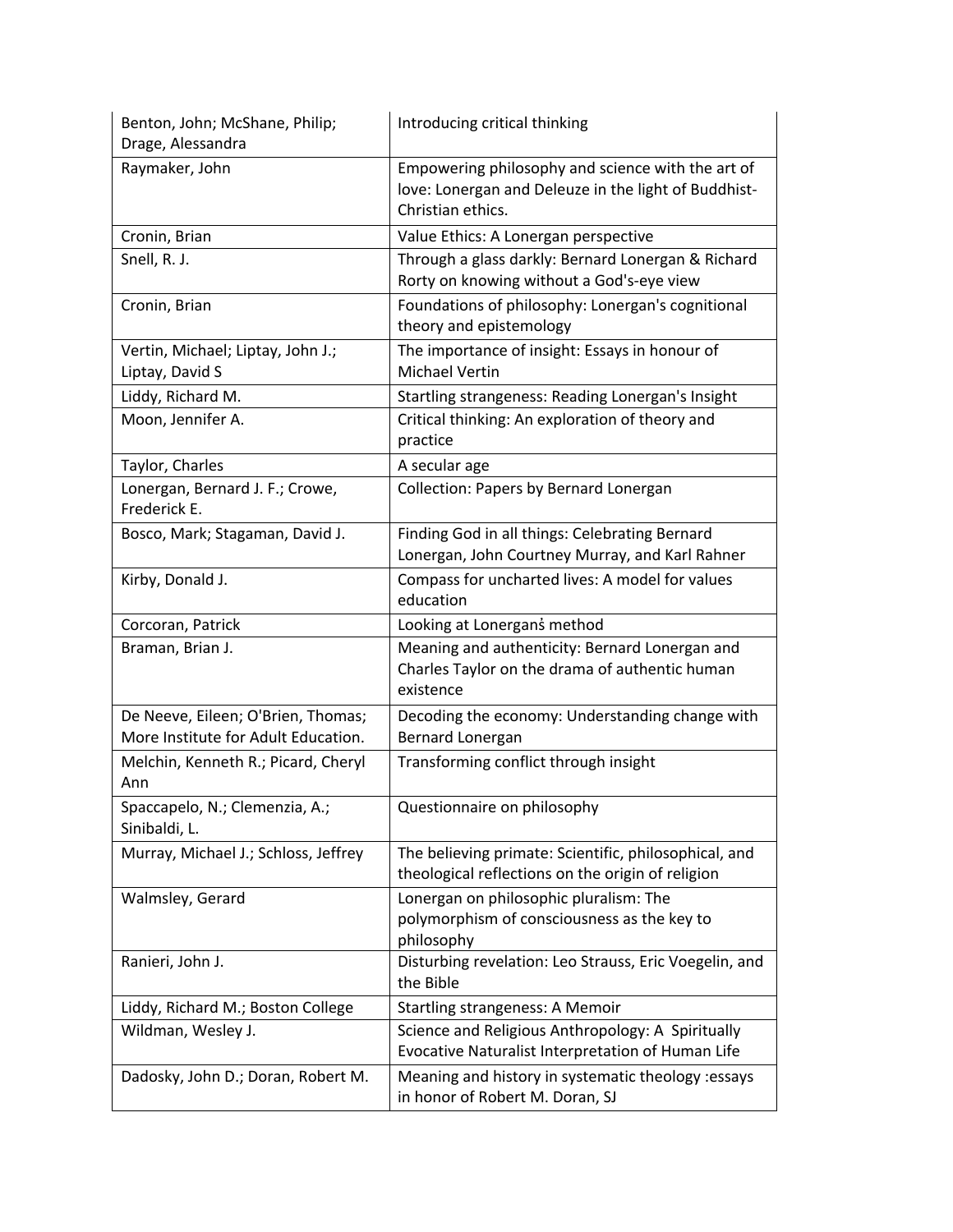| <b>Association for Core Texts and</b><br>Courses; Weber, Ronald           | Core texts, community, and culture: Working<br>together for liberal education : selected papers from<br>the Tenth Annual Conference of the Association for<br>Core Texts and Courses, Dallas, Texas, April 15-18,<br>2004 |
|---------------------------------------------------------------------------|---------------------------------------------------------------------------------------------------------------------------------------------------------------------------------------------------------------------------|
| Crowe, Frederick E.; Vertin, Michael                                      | Lonergan and the level of our time                                                                                                                                                                                        |
| Beer, Peter                                                               | An introduction to Bernard Lonergan                                                                                                                                                                                       |
| Lonergan, Bernard J. F.; Shute,<br>Michael                                | Lonergan's Early Economic Research: Texts and<br>Commentary                                                                                                                                                               |
| Lambert, Pierrot; McShane, Philip                                         | Bernard Lonergan : his life and leading ideas                                                                                                                                                                             |
| Haughey, John C.                                                          | In Search of the Whole: Twelve essays on faith and<br>academic life                                                                                                                                                       |
| McShane, Philip                                                           | Sane Economics and Fusionsim                                                                                                                                                                                              |
| Ormerod, Neil; Koning, Robin;<br>Braithwaite, David Martin                | Fifty years of Insight                                                                                                                                                                                                    |
| King, Catherine Blanche                                                   | Finding the Mind: Pedagogy for verifying cognitional<br>theory                                                                                                                                                            |
| International Lonergan Congress;<br>McShane, Philip                       | Papers from the International Lonergan Congress                                                                                                                                                                           |
| Doran, Robert M.,                                                         | The Trinity in History: A theology of the divine<br>missions /                                                                                                                                                            |
| Taddei-Ferretti, Cloe                                                     | Going beyond Essentialism: Bernard J.F. Lonergan, an<br>atypical neo-scholastic /                                                                                                                                         |
| McShane, Philip                                                           | Pastkeynes pastmodern economics: A fresh<br>pragmatism                                                                                                                                                                    |
| Doran, Robert M.; Lonergan, Bernard<br>J. F.; Lonergan Research Institute | Lectures on Bernard Lonergan, Insight                                                                                                                                                                                     |
| Fellows of the Woodstock<br><b>Theological Center</b>                     | The realms of desire: An introduction to the thought<br>of Bernard Lonergan                                                                                                                                               |
| Wang, Zheng                                                               | Never forget National Humiliation: Historical<br>memory in Chinese politics and foreign relations                                                                                                                         |
| Revisiting Lonergan's Anthropology<br>(Conference); Whelan, Gerard        | Lonergan's Anthropology Revisited: The next fifty<br>years of Vatican II                                                                                                                                                  |
| Arai, Tatsushi; Goto, Shihoko; Wang,<br>Zheng                             | Clash of National Identities : China, Japan, and the<br>East China Sea territorial dispute                                                                                                                                |
| Manning, Paul                                                             | A descriptive exposition of the mathematics used by<br>Bernard Lonergan in the development of his<br>philosophical-theological system (1957-1972)                                                                         |
| Rosales, Janna Metcalfe                                                   | Method in Ecology: Bernard Lonergan and Catholic<br>environmental ethics                                                                                                                                                  |
| Sharkey, Michael M.                                                       | Heidegger, Lonergan, and authenticity: An inquiry<br>into the role of intelligence in Praxis                                                                                                                              |
| Clifford, Catherine E.                                                    | The Groupe des Dombes: A dialogue of conversion.                                                                                                                                                                          |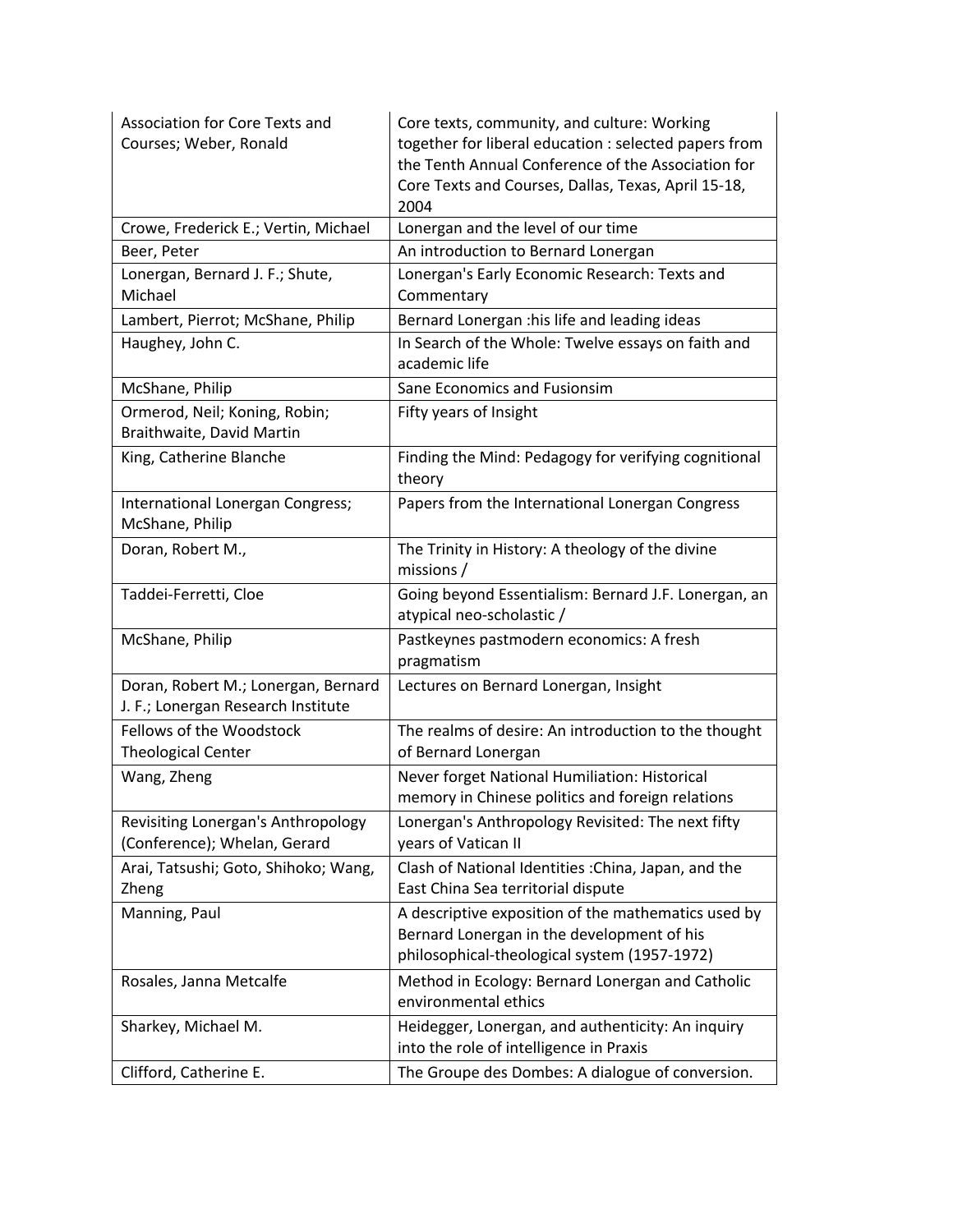| O'Neill, Joanne Monica                                          | The sacred in art: An interpretative study of Bernard<br>Lonergan's theory of art.                                                     |
|-----------------------------------------------------------------|----------------------------------------------------------------------------------------------------------------------------------------|
| Ruchgy, Wayne J.                                                | The relationship of mental representations of God to<br>levels of faith development                                                    |
| Carry, Joseph Bengert                                           | Methodical creativity: The foundational contribution<br>of Bernard Lonegan and Clodovis Boff toward a<br>global theology of liberation |
| Snell, Russell                                                  | Through a glass darkly: Bernard Lonergan and<br>Richard Rorty on the possibility of knowing without a<br>God's-eye-view                |
| Koning, Robin,                                                  | Clifford Geertz's Understanding of Culture as an<br>Anthropological Resource for Theology: A Lonergan<br>reading                       |
| Orji, Cyril                                                     | The Significance of Bernard Lonergan's work on Bias<br>for the Ethnic and Religious Conflicts in Sub-Saharan<br>Africa                 |
| Wilkins, Jeremy Daniel                                          | Emanatio Intelligibilis in Deo: A study of the Horizon<br>and Development of Thomas Aquinas's Trinitarian<br>Theology                  |
| Feder, Maureen                                                  | The semblance of self :a critique of Susanne Langer's<br>expressionist aesthetics /                                                    |
| White, Leland J.                                                | Act in Theology: A Dramatist Inquiry into Method in<br>Karl Barth and Bernard Lonergan                                                 |
| Grigg, Lance Miles                                              | Bernard Lonergan's Philosophy for Education                                                                                            |
| Salazar, José-Luis Sievert                                      | Conspiring unto the Good: Bernard Lonergan's<br>Critical Contribution to Theology of Religions                                         |
| Rojka, Lubos                                                    | The Eternity of God: Comparative study of Bernard<br>Lonergan, S.J. and Richard Swinburne                                              |
| Lawrence, Frederick G.                                          | Grace and Friendship                                                                                                                   |
| McShane, Philip.                                                | Lonergan's Economics                                                                                                                   |
| Kaup, Corey; Niebrzydowski, Walter                              | The functional specialties, Cosmopolis & Lonergan's<br>New Renaissance Project                                                         |
| Biolo, Salvino                                                  | La Coscienza nel De Trinitate di s. Agostino                                                                                           |
| Finamore, Rosanna                                               | B. Lonergan e l'Education :"L'alveo in cui il Fiume<br>Scorre"                                                                         |
| Finamore, Rosanna                                               | Arte e Formatività: L'estetica di L. Pareyson                                                                                          |
| Spaccapelo, Natalino                                            | Fondamento e Orizzonte: Scritti di Antropologia e<br>Filosofia                                                                         |
| Danna, Valter                                                   | Percorsi Dell'intelligenza: Un Viaggio nella Filosofia<br>con Bernard Lonergan                                                         |
| Spaccapelo, Natalino                                            | Lezioni sulla Vita Affettiva                                                                                                           |
| Guasti, Lucio; Lapointe, Archie                                 | Ricerca Didattica e Sistema Educativo Americano                                                                                        |
| Gilbert, Paul; Spaccapelo, Natalino;<br>Lonergan, Bernard J. F. | Il Teologo e la Storia: Lonergan's Centenary (1904-<br>2004)                                                                           |